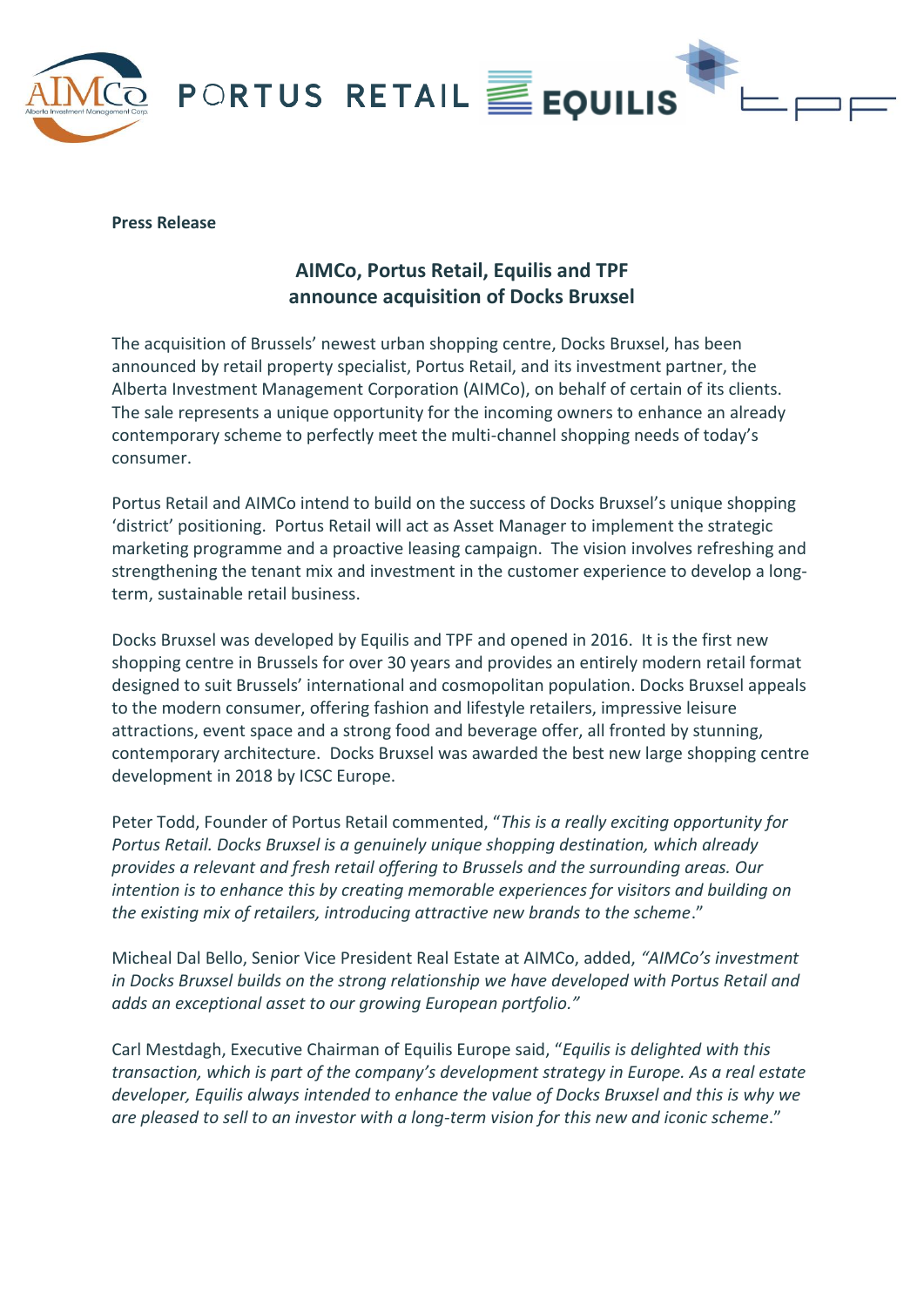

Docks Bruxsel is home to a diverse range of fashion and lifestyle brands including Zara, H&M, Michael Kors, Guess, Pandora, Guess, Levis, MAC, Mango, Samsung, Superdry, Swarovski, and many more.

Portus Retail and AIMCo were advised on the transaction by Clifford Chance and CBRE; Equilis was advised by Linklaters, JLL and Cushman & Wakefield.

-ends-

**For more information contact:**

**Portus Retail's** UK press office: jo.moody@bwpgroup.com T 01628 625900

**Equilis** Marketing and Communications Manager: muriel.hubert@equilis.net T. +32 (0) 71 91 95 92 M. +32 (0) 498 906 903

# **Notes to editors:**

## **About Portus Retail**

Portus Retail is a specialist property asset management company focused on the investment and management of shopping centres and retail environments across Europe. The team works with businesses seeking direct investment in retail property across Europe and those looking to create the right shopping environments for retailers and shoppers in an evolving market. Portus Retail specialises in all retail property, from large-scale assets to convenience centres, retail parks to shopping centres, delivering the right strategies and ensuring best fit for purpose. A wealth of experience and expertise in the retail sector informs Portus Retail's strategy for positioning individual and portfolio assets to optimize performance.

#### **About Alberta Investment Management Corporation (AIMCo)**

AIMCo is one of Canada's largest and most diversified institutional investment managers with more than CAD 100 billion of assets under management. AIMCo was established on January 1, 2008 with a mandate to provide superior long-term investment results for its clients. AIMCo operates at arms-length from the Government of Alberta and invests globally on behalf of 32 pension, endowment and government funds in the Province of Alberta. For more information please visit www.aimco.alberta.ca.

AIMCo's \$13.6 billion real estate portfolio includes Core strategy assets, comprising long term, direct investments in quality office, retail, industrial and multi-unit residential properties located in Canada's major cities, and Foreign Program assets, comprising opportunistic investments targeted to quality real estate assets, in markets with long term growth characteristics, and supported by strong local management teams.

#### **About Equilis**

Founded in 2006 by Carl Mestdagh, Equilis is a real estate developer that supports ambitious projects across Europe, ranging from commercial and residential real estate to offices, including the redevelopment of former